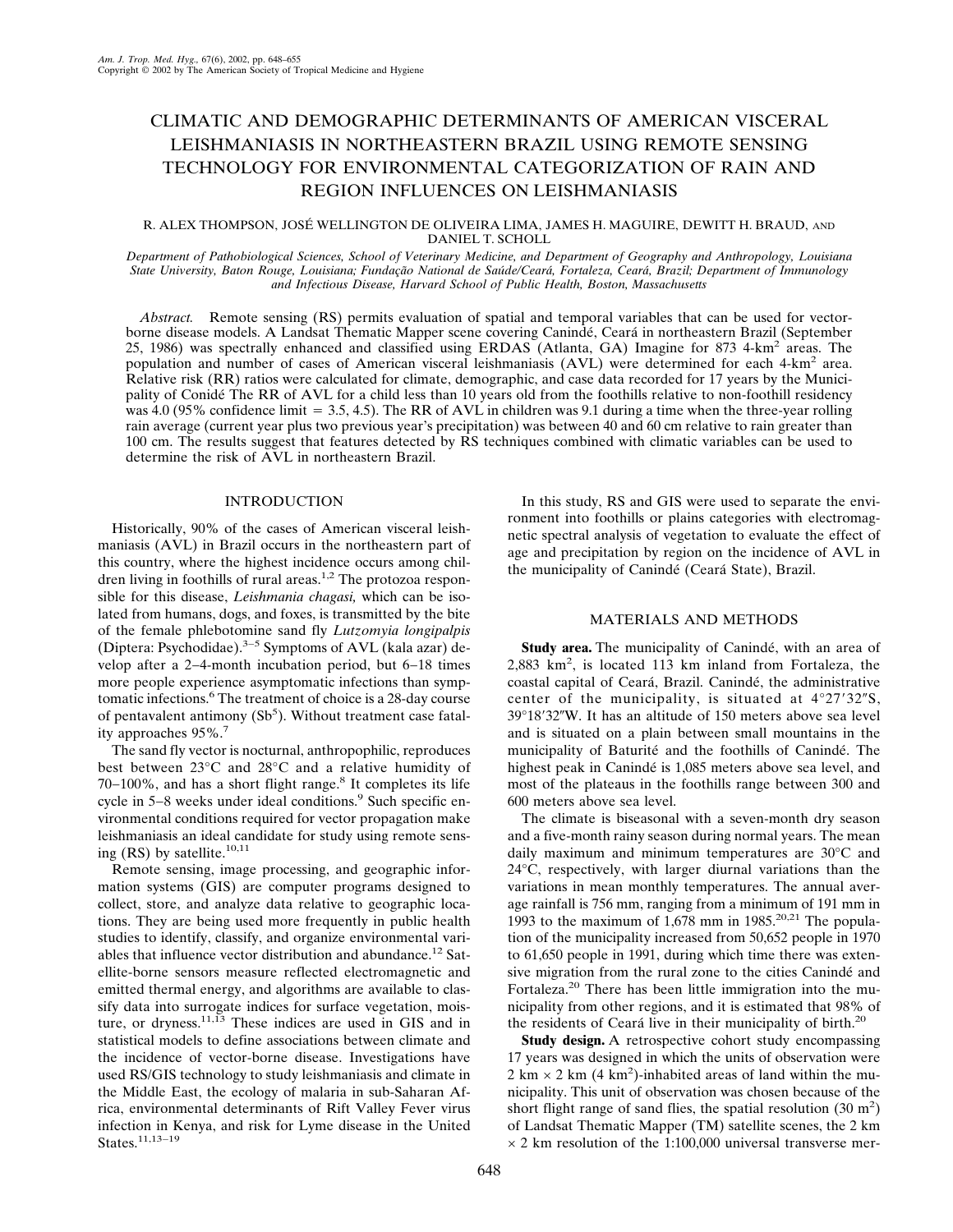cator map used to produce a digitized map of Canindé, and the imprecise spatial location of houses in this region. Each case of AVL in children less than 10 years old (childhood AVL) diagnosed between January 1981 and December 1997 by health care physicians of the Fundação Nacional de Saúde of Ceará (FNS/CE) wasallotted to a 4-km2 area by the address given in the clinical history. Associations between the estimated incidence density of childhood AVL and environmental, temporal, geographic, and climatic factors were estimated using multivariate logistic regression.

**Subjects.** Annual disease summary reports from 1981 to 1997 containing data on 333 cases of AVL were provided by the FNS/CE in Fortaleza. Each case record included the name or initials of the patient, gender, age, address, date of diagnosis of AVL, and procedures and criteria used to establish the diagnosis. The use of case data in this project was approved by the FNS/CE.

The ERDAS (Atlanta, GA) Imagine Area of Interest tool and a map of Canindé were used to create an image grid of the 873 squares  $(2 \text{ km} \times 2 \text{ km} [4 \text{ km}^2])$  that covered the entire area of the municipality.22,23 The location of each of the 475 localities (subdivisions) of the municipality was determined on the grid, the 1991 list of houses from the FNS/CE Chagas control program was used to assign each house to a  $2 \text{ km} \times 2$ km square. A total of 292 squares contained the 475 localities, including five squares that included the city of Canindé. The child population of each square over the 17-year period was determined from the number of infants entering the cohort at birth and exiting at age 10 years. During this period, there were 333 cases of AVL of which 71 (21.3%) were excluded from the project because of an age greater than 10 years (56 people) and an incorrect address (15 people).

**Population-at-risk.** Population-at-risk (PAR) values for the city, plains, and foothills were estimated from the 1980 and 1991 census data. The annual PAR estimate for each 4-km<sup>2</sup> square was derived by counting the number of houses per square in 1980 and 1991, multiplying the number of houses per square by 3.65 (mean number of people per house in 1981) or 3 (mean number of people per house in 1991), and calculating the value for the intervening years by interpolating using methods described in this report. The PAR estimates were multiplied by the percentage of the population less than 10 years in the city  $(30.9\%)$  and the rural areas (29.95%) to derive the childhood PAR estimates.<sup>20</sup> Each childhood case of AVL was assumed to contribute a half year of risk during the year of diagnosis, but no subsequent risk.

**Climate.** Precipitation data collected in the city of Canindé (sole official source) from 1973 through 1997 were supplied by the Fundação Cearense do Meteorologia e Recursos Hidricos(FUNCEME).21

**Satellite data.** Using ERDAS Imagine, the grid of 873 individual  $4 \times m^2$  squares was overlaid on a 400-mb Landsat TM scene of the region (resolution  $= 30$  meters, seven bands, obtained on September 25, 1986; Earth Resources Observation Systems Data Center, Sioux Falls, SD) during the dry season of 1986.<sup>22,23</sup> The Landsat scene was georeferenced using coordinates taken from 33 locations by a Magellan global positioning system (GPS) unit between September 10 and 25, 1997, and rectified with a second-order polynomial transformation, in which the root mean square error was less than one.22 By visual inspection, all the Magellan GPS coordinates on the transformed image fell within 500 meters of the location at which the GPS coordinated were recorded.

The selected satellite image from the dry season (September 25, 1986) had cloud cover, cloud shadows, and shadows that would strongly alter the values of RS indices for each 4-km<sup>2</sup> square if these influences were not removed by the procedure described in this report.<sup>22</sup> The combination of Landsat electromagnetic spectral bands 4, 5, and 3 (near infrared, mid-infrared, and visible green), which emphasize growing vegetation, were used to determine the areas in the municipality that were covered with clouds, cloud shadows, shadows, and actively growing vegetation.<sup>22,24</sup> Using this three Landsat band combination, pixels were classified into 100 spectral classes by applying the ERDAS Imagine ISODATA iterative cluster analysis and classification algorithm.22 The 100 class isodata image was overlaid on the original rectified image; areas with clouds, cloud shadows, and shadows were removed from the image following standard to facilitate image analysis.<sup>22</sup> The cloud, cloud shadow, and shadow areas were removed from the satellite images before processing by the ERDAS normalized difference vegetation index (NDVI) and tasseled cap (TC) algorithms to determine of each  $4-km^2$  square's mean RS index values for actively growing vegetation.

Each 4-km2 square was classified as city, plains, foothill, or neither from the resulting masked satellite image by reclassifying areas of 200 pixels (approximately 20 hectares) into one of four classes (foothills, plains, city, and other [roads, mining slag heaps, and water reservoirs]) by a supervised classification scheme using the Landsat TM 4-5-3 band combination supplemented with visual comparison of the 4-5-3 band image and use of location, altitude information, maps, and site visits. IMAGINE software was used to overlay the grid of 4-km<sup>2</sup> squares on the 1986 Landsat scene to determine the proportion of the four classes in each square and then categorizing each  $4\text{-}km^2$  square as foothill, city, or plains if more than 50% of the area fell into one of the classes or manually based on the largest percentage class category in each square by visual inspection.

**Sensitivity analysis of PAR estimates.** Because census data were available only for 1980 and 1991 and the yearly rate of change in population was not known for the 17 years between 1981 and 1997, six scenarios were considered to calculate the annual PAR estimates. Model 1 (straight line interpolation or SLI) determined the annual population estimate by dividing the percent change from the 1980 population to the 1991 population by 11 and adding that amount to the previous year's estimate. Model 2 assumed that the populations were constant for each region except in 1984 and 1994, when droughts provoked mass migration from the rural areas into the city of Canindé. Model 3 (migration return model) assumed a 25% reduction in rural population and a 25% increase in the urban population in both 1984 and 1994. After two years, 10% of the population and, during the fourth and fifth years, an additional 5% returned to the rural area, and thereafter the rural and urban populations followed the SLI population numbers. Models 4 and 5 incorporated a 10% and 25% random-number-generated annual variation about the SLI line, respectively. Model 6 assumed a 25% urban and a 10% rural random-number-generated variation about the SLI lines.

**Statistical analysis.** Statistical analyses used SPlus 4.5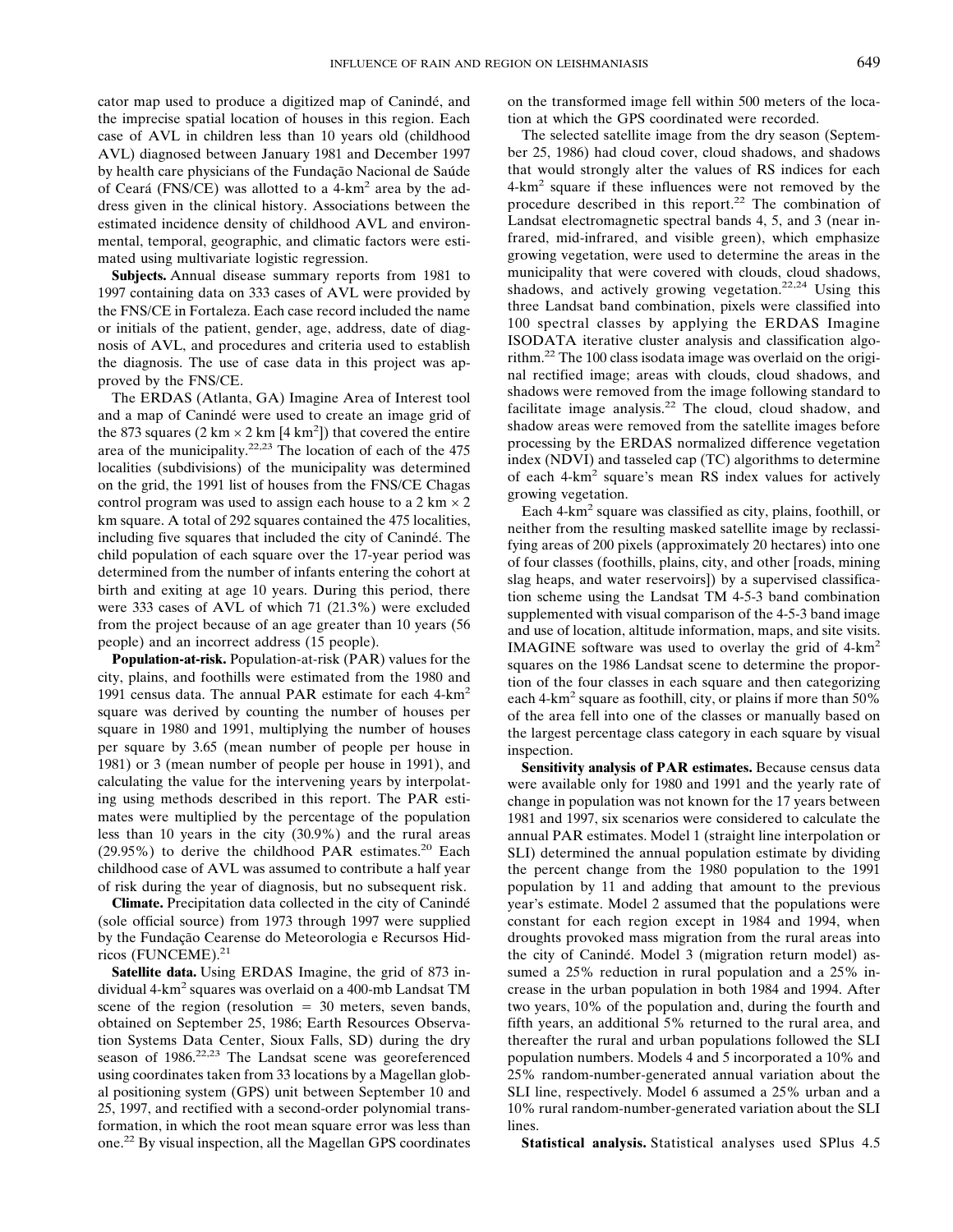(Mathsoft, Inc., Seattle, WA), S + Spatial Stats(Data Analysis Products Division; Mathsoft, Inc.), and EGRET for Windows2.0.31 (Cytel Software Corporation, Cambridge, MA). Poisson regression models using the maximum likelihood method were used to estimate the associations between the independent rainfall, time period, and region variables with the cases of AVL in each 4-km<sup>2</sup> square, and deviances were used to compare the goodness-of-fit for the various models. Age and gender distributions were tested with chi-square tests for homogeneity. Serial and time autocorrelations were tested with Yule-Walker equations. ArcView GIS (Environmental Systems Research Institute, Inc., Redlands, CA) graphics were used for manipulation and data querying. Age and gender distributions were tested with chi-square tests for homogeneity. ArcView GIS (Environmental Systems Research Institute, Inc.) was used for manipulation and data querying.

#### RESULTS

The population of the municipality increased by 4% from 1981 to 1991 (Table 1). There was a 1.7% overall increase in the child population of the municipality from 16,970 in 1981 to 17,257 in 1991, during which time the child population of the foothills decreased by 22.7%. Children less than 10 years old contributed only 29% of the total PAR years, but accounted for 82.4% of the cases of AVL during this time. Cases were not autocorrelated serially or by time based on Yule-Walker equations ( $P = 0.05$ ). During the 17-year period, the estimated crude incidence rate of AVL for Canindé (30.2 cases/ 100,000 person-years [PY]) was seven times greater than that for the entire state of Ceará (4.2 cases/100,000 PY). The number of cases of AVL in Canindé municipality ranged from three cases in 1997 to 61 cases in 1982 (Figure 1), with a peak crude incidence of 102 cases/100,000 PY in 1982, when 60 cases were reported.

The incidence density of childhood AVL was roughly four times greater in the foothills  $(238/100,000 \text{ PY})$  than in the city (46/100,000 PY) and plains(55/100,000 PY) (Table 1). In general, rates were not significantly greater for boys or girls, although more boys than girls had AVL in the foothills ( $P =$ 0.05). Overall, children were 11.4 (95% confidence limit  $=$ 9.9, 13.2) times more likely to have AVL than adults in Canindé.

The six population models (Figure 2) were used to test the robustness of the data by varying the PAR estimates. The

largest variation among the six models was seen for the foothills in 1992, with estimates ranging from a low of 2,556 persons to a high of 4,573; the differences between models also approached 50% in 1984 and 1992. The magnitude of variation in the city and plains population-simulation estimates was similar to that in the foothills. Person-years derived from model 1 were used to calculate age-specific incidence densities (ID) (Figure 1). The ID for each of these six models was used to calculate yearly relative risk (RR) for the risk of childhood kala azar in the foothills and plains relative to the city (Table 2). The variation each year among the six RRs (RR for the risk of kala azar in the foothills compared with that in the city) is shown in Figure 3. This RR approached unity only in years with low numbers of cases (1987, 1988, 1993, and 1996).

Precipitation data were collected from 1973 through 1997 in the town of Canindé but not in the outlying rural areas. The average rainfall from 1981 to 1997 was 671 mm/year (range  $=$ 191 mm in 1993 to 1,678 mm in 1985). The incidence and precipitation data lacked time or serial autocorrelation in time lags from one to five periods at the  $P = 0.05$  significance level based on Yule-Walker equations. The three-year rolling rainfall average (current year plus two previous year's precipitation) and the yearly childhood incidence density of AVL in the foothills are shown in Figure 4. Rates of AVL were higher for all periods with rainfall  $< 90$  cm/year compared with those > 90 cm/per year (Table 2), and were highest for periodswith < 40 cm/year. The estimated RR for time periods with rainfall between 40 cm and 60 cm versus time periods with rainfall > 90 mm ranged from 8.7 to 9.3 (Table 2). For all six models, the deviance and goodness-of-fit statistics were above the  $P = 0.05$  level and demonstrated that all models adequately fit the data. All explanatory variables had significant Wald statistics  $(P < 0.05)$ , for except the time period variable. The inclusion of the time period variable in the models was required for acceptable score and -2 log L statistics (*P*  $< 0.05$ ).

### DISCUSSION

Our data indicate that AVL in the municipality of Canindé principally affects children living in the foothills of rural areas. Its occurrence is cyclical and inversely related to the rolling three-year-precipitation average. In this study, the crude incidence rate of AVL among children was11 times greater than that among older persons, and the risk of AVL

## TABLE 1

Childhood and adult population of Canindé municipality and risk of American visceral leishmaniasis (AVL) (1981–1991 Canindé municipality regional demographics and Fundação Nacional de Saúde of Ceará visceral leishmaniasis annual summary)

| Region    | Number of<br>squares<br>per region* | Population<br>1981† | Population<br>1991† | Adult<br>person-years‡ | Children<br>person-years‡ | Total cases of<br>AVL No.<br>$(9)$ § | Cases of<br>childhood<br>AVL No.<br>$(\%)^{8}$ | Total<br>AVL ID¶<br>cases/100,000 | Adult<br>AVL ID¶<br>cases/100,000 | Children<br>AVL ID¶<br>cases/100,000 | Relative risk<br>children/adult<br>and $95\%$<br>confidence intervals |
|-----------|-------------------------------------|---------------------|---------------------|------------------------|---------------------------|--------------------------------------|------------------------------------------------|-----------------------------------|-----------------------------------|--------------------------------------|-----------------------------------------------------------------------|
| City      |                                     | 20.289              | 30.023              | 356.113                | 126.727                   | 79 (25)                              | 58 (22)                                        | 16.4                              | 5.9                               | 45.8                                 | 7.8(6, 10)                                                            |
| Plains    | 168                                 | 22,862              | 18.513              | 229,704                | 106,880                   | 67(21)                               | 59 (23)                                        | 19.9                              | 3.5                               | 55.2                                 | 15.9(11, 23)                                                          |
| Foothills | 121                                 | 15.871              | 12.856              | 161.384                | 72.285                    | 172 (54)                             | 145 (55)                                       | 73.6                              | 16.7                              | 200.6                                | 12.0(9.7, 14.8)                                                       |
| Total     | 295                                 | 59.392              | 61.392              | 747.201                | 305,892                   | 318                                  | 262(82)                                        | 30.2                              | 8.3                               | 85.7                                 | 11.4(9.9, 13.2)                                                       |

\* Number of 2 × 2 km² areas located in each region defined with ERDAS from 1974 Universal Transverse Mercator Map.<br>† IPLANCE (Fundação Instituto de Planejamento do Ceará) 1980 and 1991 census data (population estimates bas ‡ Person-years determined by population in age group per region multiplied by number years at risk.<br>§ Fundação Nacional de Saúde of Ceará Annual Summary, all cases with a municipality address.<br>¶ Incidence density (ID) per

# Relative risk of visceral leishmaniasis in Canindé for children relative to adults.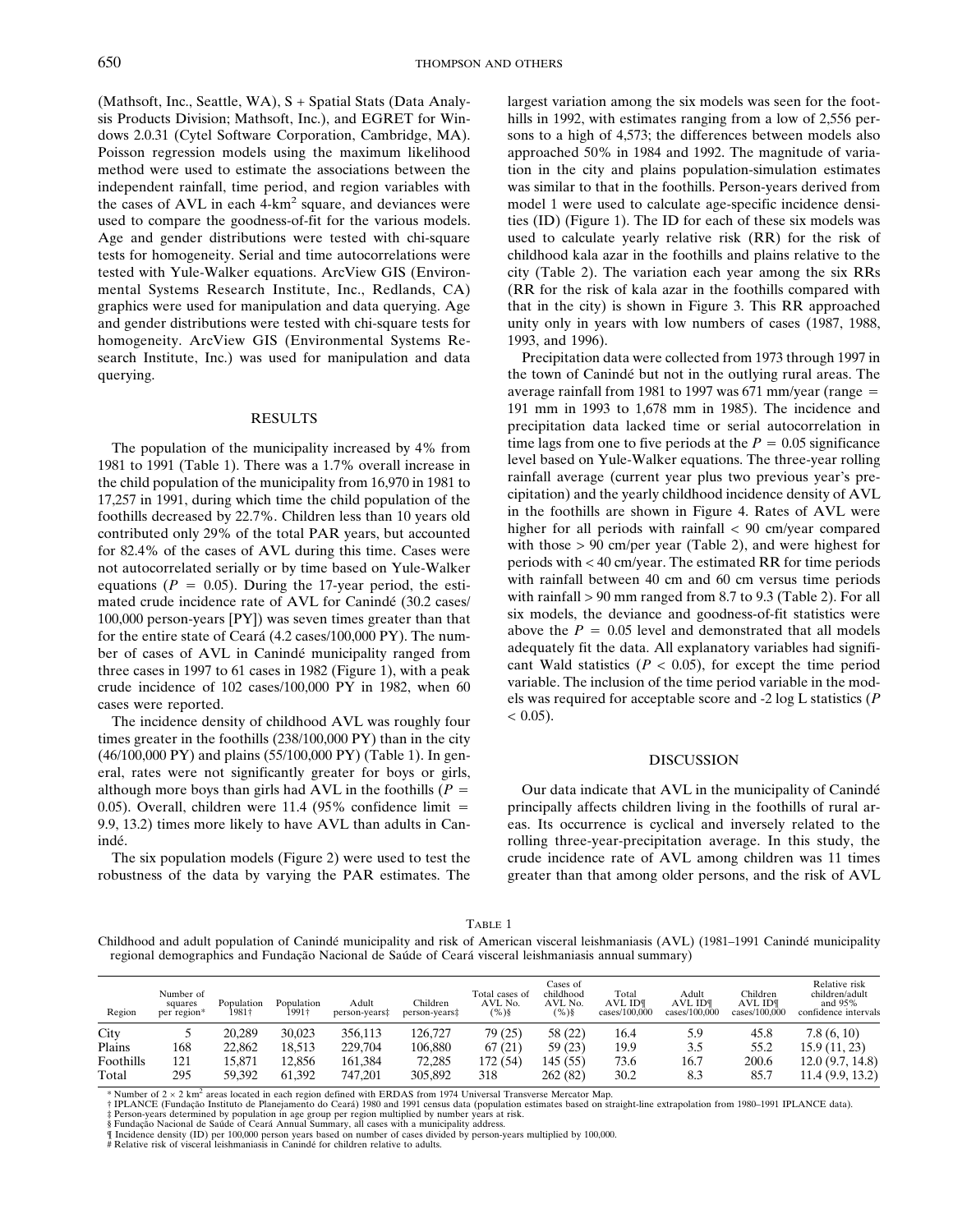

FIGURE 1. Incidence densities of adult and childhood American visceral leishmaniasis (AVL) in Canindé, Brazil, 1981−1997.

in children from the foothills was four times that of children living in the plains or city.

In Canindé, 82% of the AVL cases occurred among children less than 10 years old, a figure consistent with the 70% and 80% incidence of AVL in children nine years old or less reported by Badaró and others<sup>25</sup> and Harrison and others,<sup>26</sup> respectively. As far back as 1956, Deane<sup>3</sup> concluded that AVL was primarily a disease of children in the state of Ceará, and 36 years latter, Evans and others<sup>27</sup> arrived at the same conclusion. Jeronimo and others reported that even in urban areas such as Natal, Brazil children comprise the majority of AVL cases.<sup>1</sup>

The literature also supports our finding that most (54%) AVL cases occur in the foothills. Evans and others<sup>27</sup> reported that 53% of the AVL cases occur in the foothills and mountains, while  $Deane<sup>3</sup>$  and Jeronimo and others<sup>1</sup> reported that AVL most often occurs in the foothills. Little is known about the environmental requirements of the sand fly vector, but *Lu. longipalpis* has been found most often in brush land or around cultivated fields, and not in open savanna grasslands or heavily forested areas. Sand fly abundance is high in peridomestic areas near maize or bean fields, in areas with large numbers of dogs, or in focal areas of high humidity. These features are typical of caatinga-covered foothills in Canindé.<sup>28−33</sup> The foothills have more foci of high humidity than the plains because of elevation, cloud cover, and slope effect. Cooler temperatures are associated with increased relative humidity and shadows from the hills (north slope effect) and persistent cloud cover results in these cooler areas.<sup>33,34</sup> Cloud cover over Canindé is so heavy that only two Landsat TM satellite scenes (September 25, 1986 and July 26, 1993) from

approximately 350 scenes (with time between scenes of at least 16−18 days) captured over a 17-year period were sufficiently cloud free to be useful, and both images were taken during the dry seasons of 1986 and 1993.

The 10-year disease cycle that we report is similar to that reported by Deane in Ceará,<sup>3</sup> but twice the 4–5-year AVL cycle length reported by Badaró and others in Jacobina, Bahia, Brazil.<sup>25</sup> It is difficult to explain the cyclic incidence of AVL because much of the important parasite-vector-hostenvironment relationship is unknown and the abundance of *Lu. longipalpis* varies greatly over space and time for unexplained reasons. Several major differences between Canindé and Jacobina may explain the different cycles of AVL. Jacobina is an urban area with a population exceeding 40,000 people and substantial immigration, while Canindé is rural, with 98% of its 55,000 residents in 1986 born in the municipality. Jacobina has biannual rainy periods, while Canindé at most has rain during a three- or four-month period each year; some years, there is little or no rainfall. Occasionally, the interior areas of Ceará have droughts that may last for 3−5 years and drastically affect disease patterns.

The inverse relationship between the incidence of AVL and the three-year-precipitation average has not been previously reported. Travi and others<sup>32</sup> and Morrison and others<sup>29,30</sup> reported that the numbers of *Lu. longipalpis* decrease during the rainy season and are most commonly seen in semiarid areas. Even during the rainy season, Canindé is semiarid because the small amount of rain that does fall is concentrated in a localized area for only a few days, which makes the conditions ideal for the sand fly.<sup>33,34</sup>

It is not surprising that a 40−60-cm, three-year-precipi-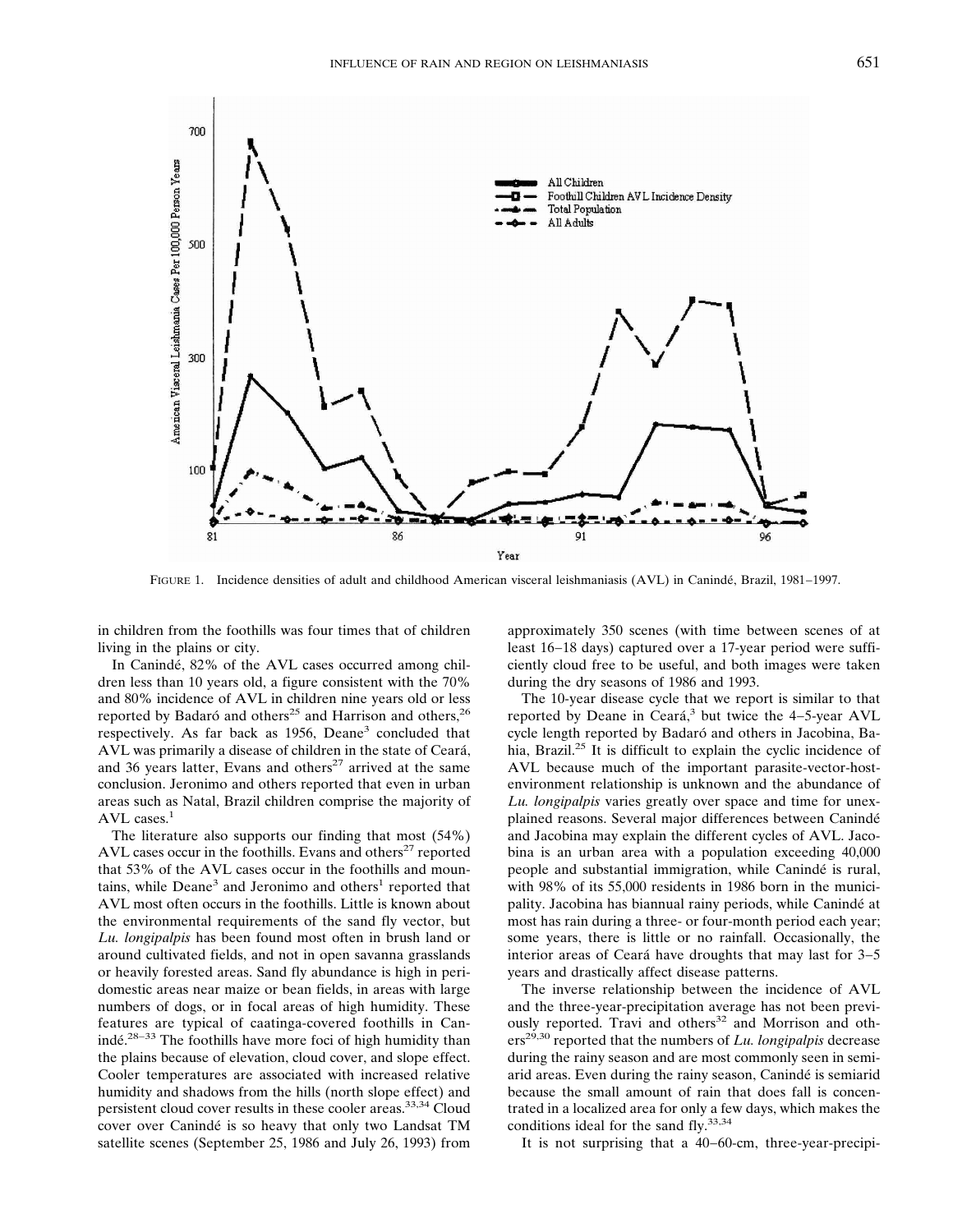

FIGURE 2. Canindé foothills (1981–1997). Model 1: ● Straight line interpolation (SLI) Model 2: □ Mass migration without return Model 3: ■ Mass migration with return to the SLI Model 4: ♦ 10% variation about the SLI Model 5: ▲ 25% variation about the SLI Model 6: □ 25% urban 10% rural random number variation about the SLI Model.

tation average in an equatorial-semi-arid area of poor soils would predispose children to malnutrition because of decreased food production, exhaustion of household savings, and overall hardship. The low three-year-precipitation average describes a drought period and in poor, rural, agricultural areas of Brazil, droughts (secas) stimulate migration to urban areas and concentrate people around water supplies.<sup>33</sup> A positive association between malnutrition, which increases susceptibility to disease, and increased incidence of AVL in children has been documented in the literature by Evans and others in rural Ceará,<sup>27</sup> Badaró and others in Jacobina,<sup>25</sup> and Harrison and others in Sobral, Ceará.<sup>26</sup> During droughts, families concentrate around the remaining watered areas in the foothills, as do other potential reservoir hosts and sand flies, which take advantage of the foci of high humidity to complete their development. The negative relationship between AVL incidence and three-year-precipitation could be

explained by drawing together malnourished children, parasites and vectors in the foothills.

Determination of age-specific rates for AVL in this study was impossible because census data were only available in approximately five-year increments. Nevertheless, our estimates of rates ratios were remarkably similar in six different population models tested, all of which were robust over a 50% variation in the underlying population (Thompson RA, unpublished data). Our target population was limited to children to reduce a dilution effect that would result from combining the low incidence rate of older people with the high rates of children. Focusing on children also may have reduced misclassification errors arising from migration, since children are less likely to migrate than adults. $^{12}$ 

Because of the retrospective nature of the study, clinical diagnostic techniques could not be evaluated, but during the study period diagnostic procedures and reporting tools used

TABLE 2 American visceral leishmaniasis (AVL) relative risk (RR) ratio comparisons for explanatory variables in Poisson regression models based on six population simulation models Canindé municipality, 1981–1997\*

|                     | Logistic regression Canindé municipality parameter odds ratios |               |               |                      |                    |                      |  |  |  |  |  |
|---------------------|----------------------------------------------------------------|---------------|---------------|----------------------|--------------------|----------------------|--|--|--|--|--|
| Parameter           | Model 1 RR<br>CL)                                              | Model 2<br>RR | Model 3<br>RR | Model 4<br><b>RR</b> | Model 5<br>$_{RR}$ | Model 6<br><b>RR</b> |  |  |  |  |  |
| Foothills†          | 4.0(3.5, 4.5)                                                  | 4.19          | 4.48          | 3.71                 | 4.09               | 3.9                  |  |  |  |  |  |
| Plains <sup>†</sup> | 0.8(0.5, 1.3)                                                  | 1.32          | 1.46          | 1.02                 | 1.22               | 1.19                 |  |  |  |  |  |
| Time period‡        | 0.76(0.6, 1)                                                   | 0.77          | 0.78          | 0.69                 | 0.75               | 0.81                 |  |  |  |  |  |
| Rain 2§             | 3.07(1.4, 8.1)                                                 | 3.01          | 2.89          | 3.05                 | 3.15               | 3.11                 |  |  |  |  |  |
| Rain 3§             | 9.1(4.4, 23)                                                   | 8.74          | 8.66          | 9.33                 | 9.10               | 9.17                 |  |  |  |  |  |
| Rain 4§             | 9.2(4, 25)                                                     | 8.04          | 8.32          | 9.59                 | 9.19               | 9.32                 |  |  |  |  |  |

\* Values are relative risk ratios of childhood AVL incidence rates (95% confidence limits).

 $\dagger$  Compared to rates in the city.

‡ Time period (1989–1997) vs. base time period (1981–1988)<br>§ Three-year rolling rainfall averages > 60 and < 90 cm (Rain 2), > 40 and < 60 cm (Rain 3) and ≤ 40 cm (Rain 4), respectively. Cut-offs of 40, 60, and 90 corresp rainfall. Relative risk ratios are from comparisons with rolling rainfall averages > 90 cm (Rain 1).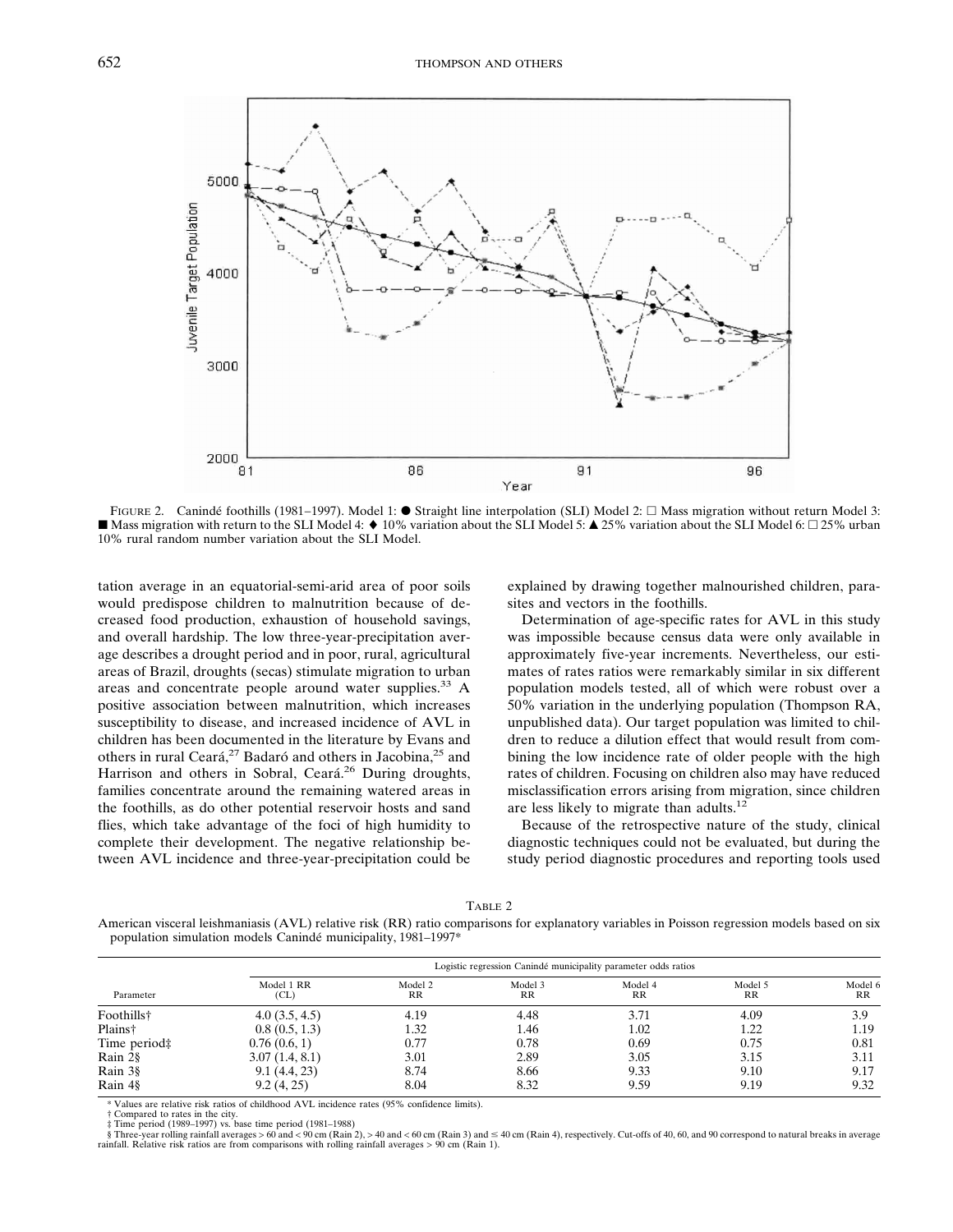

FIGURE 3. Childhood relative risk ratios of American visceral leishmaniasis (AVL) in the foothills versus the city of Canindé, Brazil, 1981−1997.

by the FNS/CE were standardized. The probability of underreporting cases was low because most residents know about AVL and that the antimonial therapy was free and available only through the FNS/CE. Moreover, most families in Canindé were poor and would elect local free care from the FNS/ CE rather than care in private hospitals in Fortaleza. Furthermore, our reported RR for AVL in foothill residents compared with the plains or city residents has a greater probability of understating the RR because the foothills are more isolated and inaccessible to the FNS/CE personnel than the plains or city regions and the chance for an AVL case to be undiagnosed was highest.

The statistical associations of this study were influenced by the spatial relationships between the incidence of AVL and demographic, climatic, and environmental explanatory variables. The precision and strength of the statistical associations depended on homogenous stratification of the regional variables and accurate determination of the population-at-risk for each region. By enhancing satellite images and classifying the vegetative reflectance with RS, we achieved greater accuracy in the assignment of the  $4-km^2$  squares and their residents to the correct stratum, thereby reducing misclassification errors and increasing precision and strength of statistical associations.

Few studies have tracked the incidence of visceral leishmaniasis (Old or New World) over time and correlated the incidence rate with environmental or climatic factors. The work of Cross and others<sup>14</sup> in the Middle East demonstrated increased rates of visceral and cutaneous leishmaniasis with increased mean monthly temperature and NDVI values. This

study did not differentiate between visceral and cutaneous disease, counted both prevalent and incident cases, used advanced very high resolution radiometer (AVHRR) course spatial resolution data  $(7.6 \text{ km}^2 \text{ pixel})$ , took place in a region with major seasonal temperature variations, and used intrayear, not inter-year, comparisons. Nevertheless, our finding of a strong association between foothill-type vegetation during periods of normal rainfall agrees with the association with vegetation factors that they reported.

In the Sudan, Thompson and others refined their logistic regression model, which used environmental variables (rainfall, temperature, soil type, and NDVI) to predict the presence of *Phlebotomus orientalis* (vector of visceral leishmaniasis), by delineating the areas where *P. orientalis* may occur with a rainfall boundary based on the distribution of *Acacia-Balanites* woodland.<sup>11</sup> In his work, they demonstrated that the important ecologic parameters in the statistical model were mean annual maximum daily temperature and soil type. He further stated that *P. orientalis* is associated with *Acacia-Balanites* woodland. In this study, they used temporally and spatially coarse data to build their statistical model: AVHRR data (5-km spatial resolution), digital maps (resolution  $=$ 1:1,000,000), and two-day sand fly collection periods during a three-month period in 1996. This area had variations in mean annual temperature but little variation in rainfall (areas on the north boundary receive < 400 mm of annual rainfall). In contrast, Canindé had little variation in mean annual temperature, but larger variations in rainfall  $(191–1,678 \text{ mm})$ . Again, our finding a positive association between foothilltype vegetation and the incidence of AVL agrees with the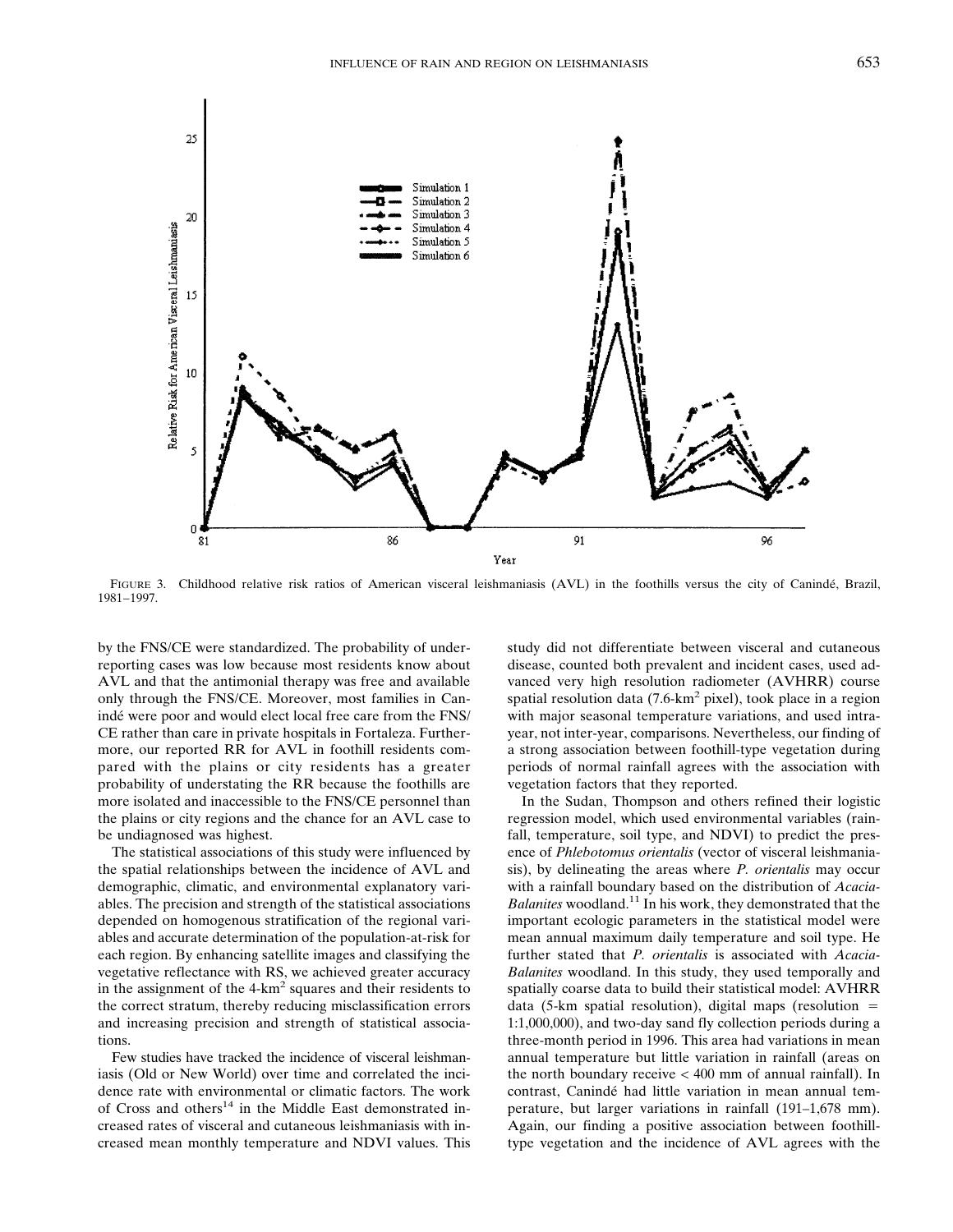

FIGURE 4. Childhood incidence density of American visceral leishmaniasis (AVL) and the three-year rolling rainfall average in Canindé, Brazil, 1981−1997.

Sudan data and points to the importance of vegetation in the environment that supports AVL.

The next step in determining environmental and climatic determinants of risk of AVL would be to use finer spatial resolution and a prospective study design; ideally, a nested case-control design. Such an approach would provide actual data on population numbers, age and gender, immunologic status of the population, and local climatic factors that are important in the AVL life cycle.

Acknowledgments: We thank the professionals, office staff, and field personnel of Fundação National de Saúde/Ceará for the assistance with these studies.

Financial support: This work was supported by grant AI-16305-13 from the National Institutes of Health (Harvard University), internal support from School of Veterinary Medicine at Louisiana State University, and Fundação National de Saúde/Ceará, Fortaleza (Ceará, Brazil).

Authors' addresses: R. Alex Thompson, Faculté de Médecine Vétérinaire, CP 5000, Saint-Hyacinthe, QC, J2S 7C6 Quebec, Canada, Telephone: 450-773-8531, Fax: 450-778-8120, E-mail: alex.thompson@ umontreal.ca. José Wellington de Oliveira Lima, Fundação National de Saúde/Ceará, Rua Joaõ Cordeiro 1013/103, 60.110-300 Fortaleza, Ceará, Brazil, E-mail: jlima@fortalnet.com.br. James H. Maguire, Parasitic Diseases Epidemiology Branch, Division of Parasitic Diseases, Centers for Disease Control and Prevention, Mailstop F-22, 4770 Buford Highway NE, Atlanta, GA 30341-3724, Telephone: 770- 488-7766, Fax: 770-488-7761, E-mail: jmaguire@cdc.gov. DeWitt H. Braud, Department of Geography and Anthropology, 227 Howe-Russell Geoscience Complex, Louisiana State University, Baton Rouge, LA 70803, Telephone: 225-578-6177, Fax: 225-578-4420, Email: dbraud1@lsu.edu. Daniel T. Scholl, Department of Pathobiological Sciences, School of Veterinary Medicine, Louisiana State Uni-

versity, Baton Rouge, LA 70803, Telephone: 225-578-9653, Fax: 225- 578-9655, E-mail: echdts@lsu.edu

#### **REFERENCES**

- 1. Jeronimo SMB, Oliveia RM, Mackey S, Costa RM, Sweet J, Nascimento ET, Luz KG, Fernandes MZ, Jernigan J, Pearson RD, 1994. An urban outbreak of visceral leishmaniasis in Natal, Brazil. *Trans R Soc Trop Med Hyg 88:* 386-388.
- 2. Pearson RD, Sousa AQ, 1996. Clinical spectrum of leishmaniasis. *Clin Infect Dis 22:* 1–13.
- 3. Deane LM, 1956. *Leishmaniose Visceral no Brasil*. Rio de Janeiro: Serviço National de Educaçáo Sanitária, 81−121.
- 4. Kettle DS, 1990. Trypanosomiases and Leishmaniases. Kettle DS, ed. *Medical and Veterinary Entomology.* Wallingford, United Kingdom: CAB International, 580−587.
- 5. Ferro C, Morrison AC, Torres M, Pardo R, Wilson ML, Tesh RB, 1995. Age, structure, blood-feeding behavior, and *Leishmania chagasi* infection in *Lutzomyia longipalpis* (Diptera: Psychodidae) at an endemic focus of visceral leishmaniasis in Colombia. *J Med Entomol 38:* 618–629.
- 6. Silveria TF, Shaw JJ, Bichara CNC, Costa JML, 1997. Leishmaniose visceral Americana. Queiroz de Leão RN, ed. *Doenças Infecciosas e Parasitárias Enfoque Amazôico*, Belém, Brazil: Cejup:UEPA: Instituto Evandro Chagas, 632−644.
- 7. Berman JD, 1996. Human leishmaniasis: clinical, diagnostic, and chemotherapeutic developments in the last 10 years. *Clin Infect Dis 24:* 684–703.
- 8. el Sawaf BM, El Sattar SA, Shehata MG, Lane RP, Morsy TA, 1994. Reduced longevity and fecundity in *Leishmania*-infected sand flies. *Am J Trop Med Hyg 51:* 767–770.
- 9. Tang Y, Ward RD, 1998. Sugar feeding and fluid destination control in phlebotomine sandfly *Lutzomyia longipalpi* (Deptera: Psychodidae). *Med Vet Entomol 12:* 13–19.
- 10. Hay SI, Tucker CJ, Rogers DJ, Packer MJ, 1996. Remotely sensed surrogates of meteorological data for the study of the